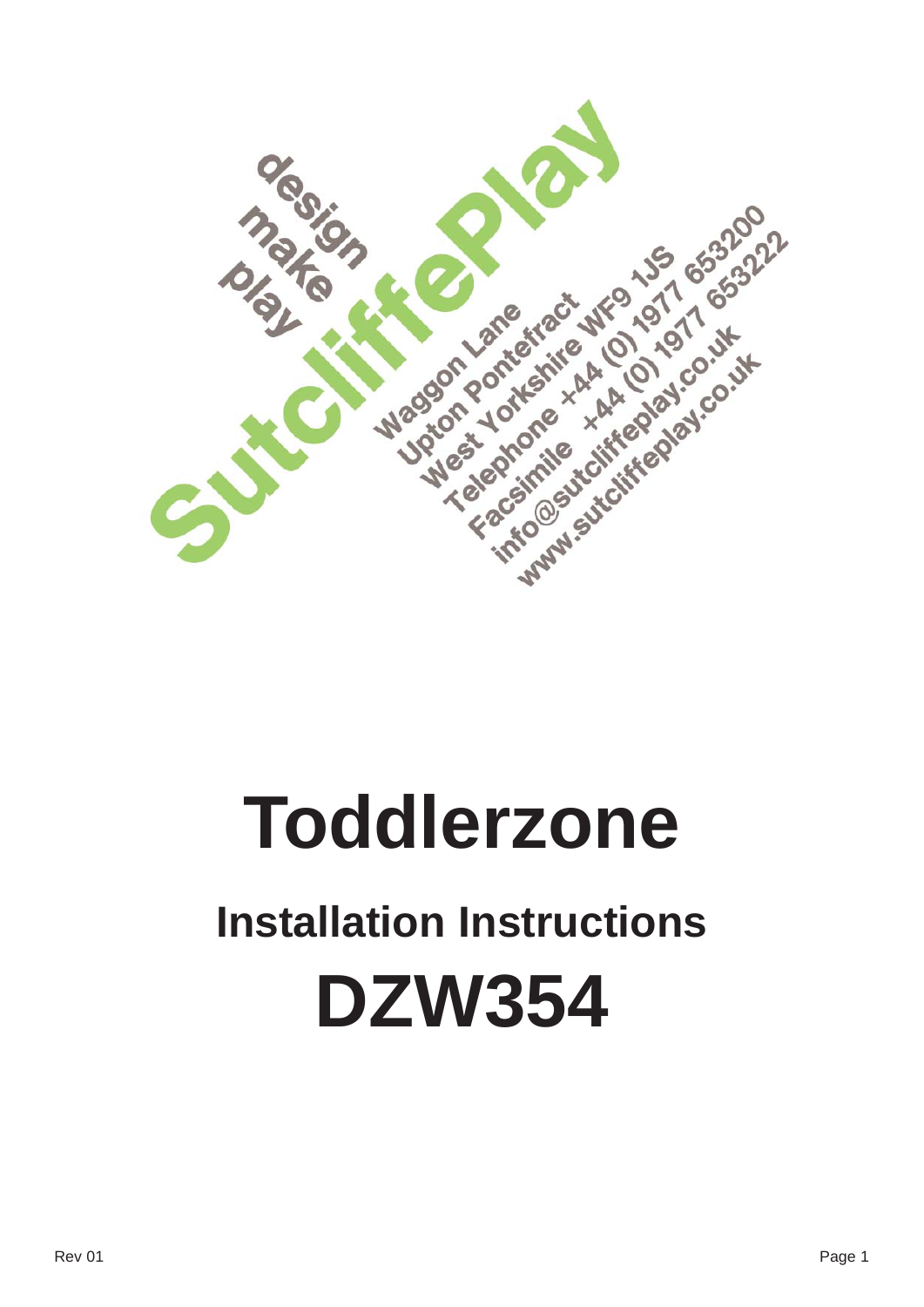**DZW354** Toddlerzone Unit Installation Instructions



- 1 Check using the Parts List that none of the components are missing.
- 2 Plan the final position of the play equipment ensuring there is sufficient space.
- 3 Stainless steel slides should face north or be shaded to prevent over heating. Slide runouts should be inclined downwards by approximately 2 degrees for drainage purposes.
- 4 Excavate the foundation holes in accordance with the plan.
- 5 Sort and identify parts before assembly. Each leg is numbered to correspond with the foundation plan.
- 6 Position 2 off 300 long spragging irons into the hoes provided in each post upright and stand in the foundation holes. Assemble the decks at the positions marked on the posts. Do not tighten the fixing bolts until all the activities have been assembled.
- 7 Assemble the activities onto the posts. Leave fixing bolts loose until all the activities have been assembled.
- 8 Fill the foundation holes to the required depth with concrete.
- 9 Do not allow the equipment to be used until the concrete has set (2 3 days) and the required safety surfacing has been installed.
- 10 Tighten all fixing bolts.
- 11 Follow the maintenance instructions supplied.

During installation care must be taken to prevent hazards to children. Care should be taken if conditions are abnormal.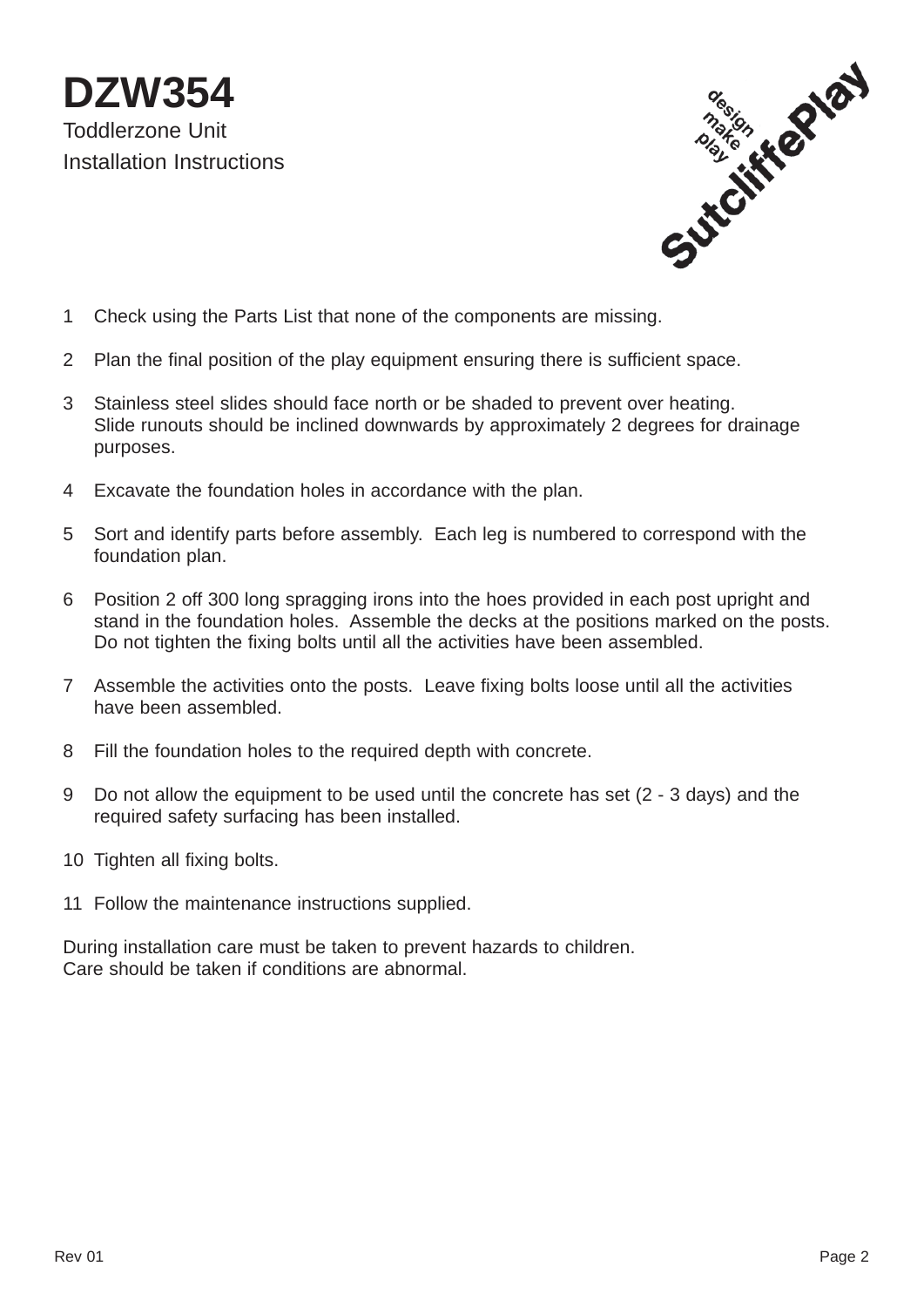**DZW354**



![](_page_2_Picture_3.jpeg)

![](_page_2_Figure_4.jpeg)

#### Page 3

 $\frac{1}{1}$  set  $\widetilde{\text{G}}$